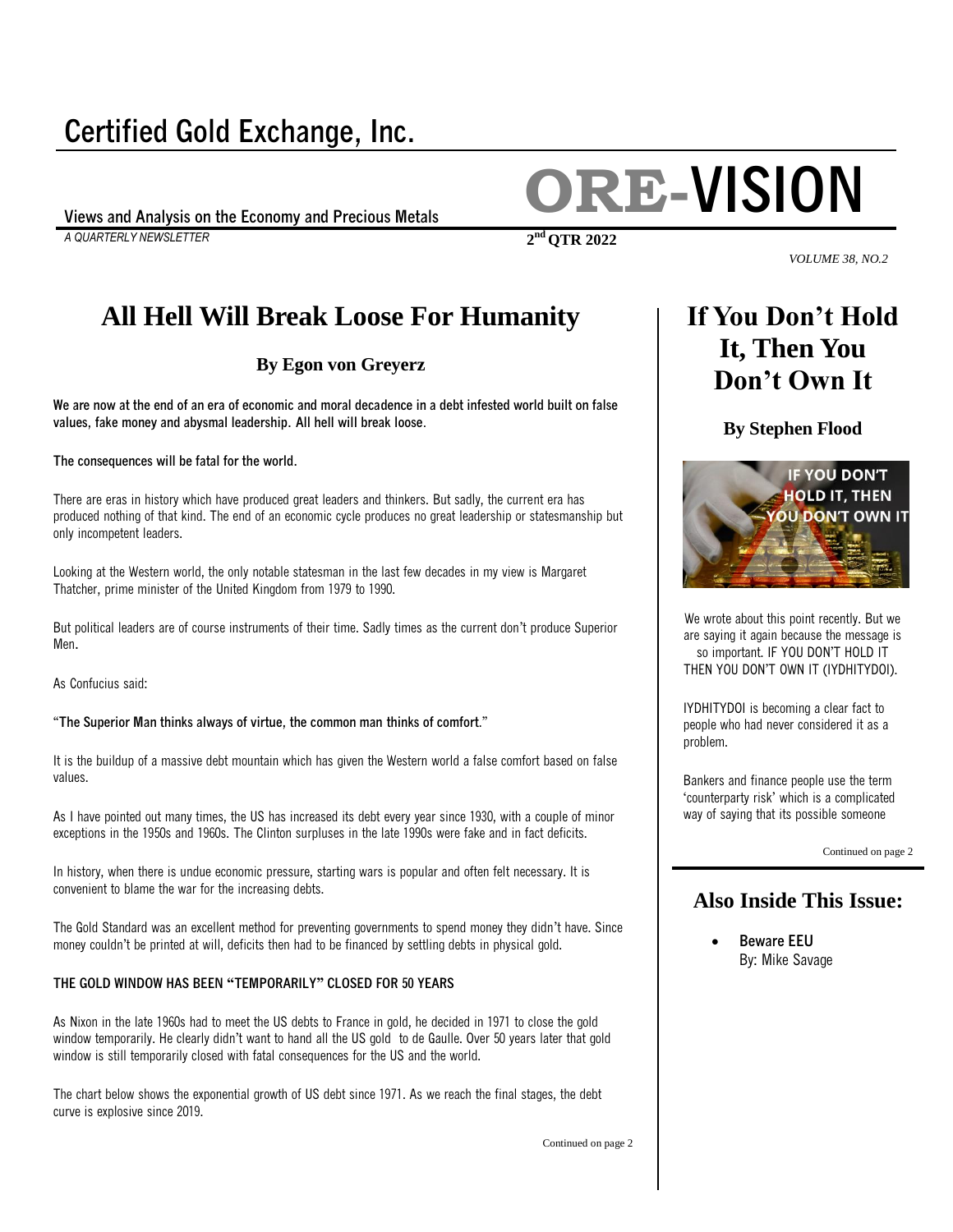### **If You Don't Hold It, Then You Don't Own It**

#### Continued from page 1

will not deliver on their contract obligation (which in other words is a promise to deliver a good, or service, or money at a specific date and time).

It matters not whether they wish to deliver but cannot because of circumstances such as a change in law or other reasons.

Or if they simply choose not to deliver on the contract. In either case, your plans go unfulfilled.

If it happens that your plan was wealth and security by ownership of important assets that are now not delivered, then the consequences are formidable.

The only responsible approach other than physically holding something yourself is attaching your name to the asset in a way that cannot be reversed.

At Goldcore we call this method 'fully allocated' and or 'fully segregated' held under bailment.

Your physical metals are in your name whilst no one, including us or even a Judge, could show them as an asset belonging to anyone but yourself.

In essence, this structure means that you are still holding your metals even when you are not physically standing in the vault.

Our team is always happy to explain the details so call anytime.

Meanwhile, this essay will continue exploring IYDHITYDOI experienced by people who are not [yet] Goldcore clients.

**Physical Metals- An Asset with Zero Counterparty Risk?**

Physical metals like gold and silver have zero counterparty risk.

### **All Hell Will Break Loose For Humanity**

#### Continued from page 1



Creating debts of this magnitude is only possible without the discipline of gold backed currencies.

#### **THE FAT LADY HASN'T SUNG YET**

But as I have explained before, the debt explosion is not finished until the fat lady sings. And sadly a lot will happen before she finally sings.

Because like most economic eras, this one will finish with a number of spectacular events, many of which will take place concurrently.

Only a few months ago, Powell and Lagarde were singing from the same hymn sheet about transitory inflation.

But as these Central Bank chiefs prove consistently, they are always wrong. For years they are trying to get inflation to two percent and then, all of a sudden, it is approaching 10% and they don't understand what has hit them.

They haven't even understood that Keynesianism was dead before it started.

Even a monkey would understand that if you print \$10s of trillions and keep interest rates at zero or negative for years, the end result will be spectacular inflation.

Initially we saw unprecedented asset inflation in stocks, bonds and property but it was always clear that the exponential increase in money supply would eventually reach consumer prices.

#### **THE PERFECT STORM**

What is coming next is the inevitable perfect storm.

A perfect storm means that everything that can go wrong will go wrong. And that is not just obvious failures in many parts of society but also totally unforeseen consequences.

Let's just look at some of the obvious events that will take place in the next few years: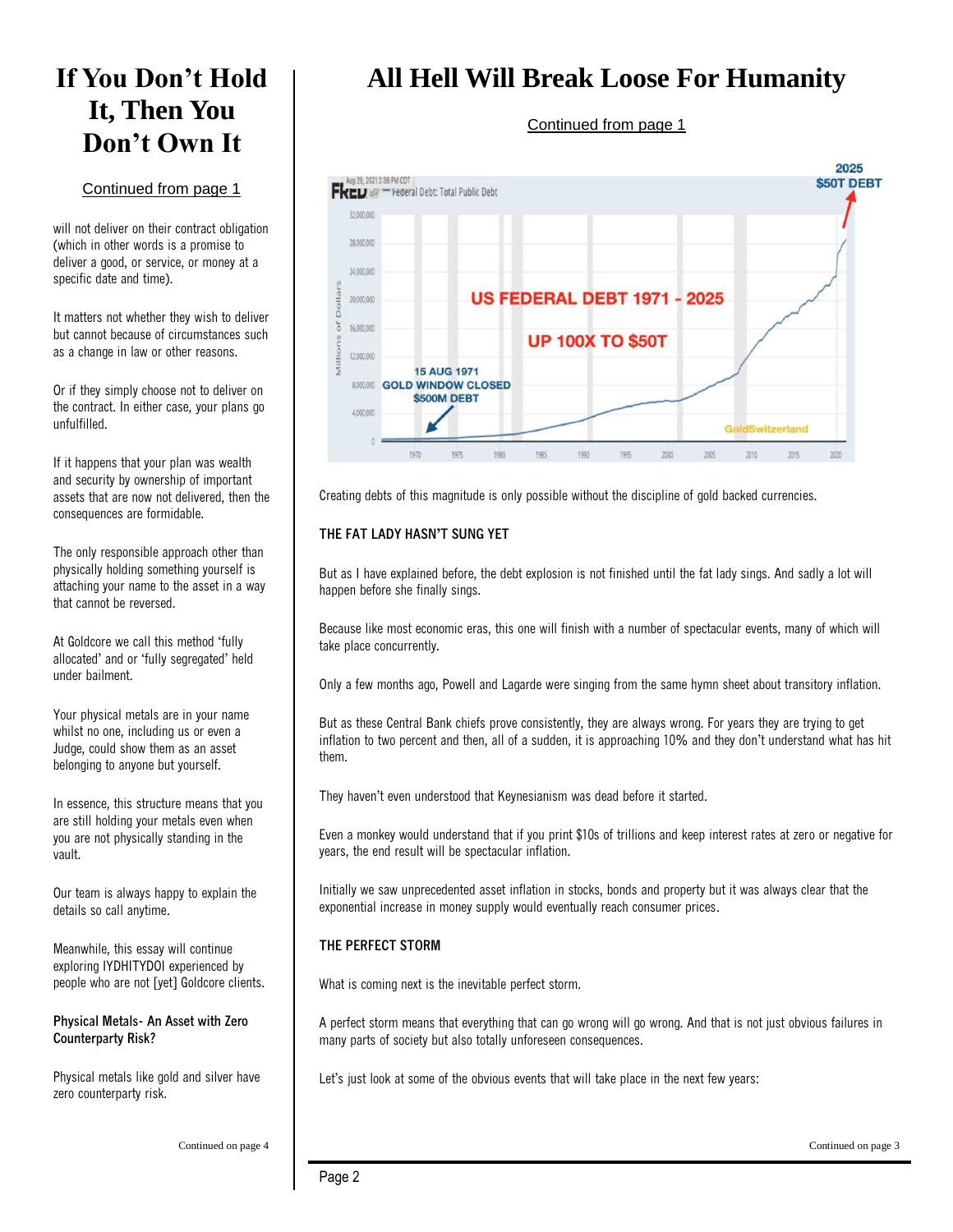### **All Hell Will Break Loose For Humanity**

Continued from page 2

#### **Financial Markets**

**Stocks** have topped worldwide. The correction currently taking place is likely to end very soon in a devastating decline.

Everyone will get slaughtered when hell breaks loose. Whether investors buy the dip or just hold on to their stocks, they won't understand what has hit them.

Just look at the chart below and the major falls starting in 1973, 1987, 1999, 2007 and 2020. They were all nail biters at the time, but today you can hardly discern many of them on the chart.



For decades every correction has recovered and reached new highs.

But this time WILL BE DIFFERENT, although no one expects it!

Stocks are likely to decline by 75-95% in real terms and not recover for years or maybe decades.

Remember that in 1929, the Dow declined by 90% and that it took 25 years before it recovered in nominal terms. And this time the economic circumstances are exponentially worse.

**Bonds** have gone up for over 40 years and rates reached zero or negative. Rates have now turned up and we are likely to see interest rates reach at least the 1980 levels of 15-20% and probably higher in a hyperinflationary debt collapse. Many bonds will become worthless and more suitable for framing and hanging on the toilet wall as a reminder for future generations.

**Credit** markets will come under that same pressure as bond markets with defaulting borrowers, neither in a position to service the debt nor repay it.

**Property** markets have also reached extremes, fueled by cheap or free money and unlimited credit at very high leverage. In Europe mortgage rates are around 1%. These negligible and irresponsible financing costs have driven property prices to ridiculous and unsustainable levels.

**Beware EEU**

#### **By [Mike Savage](https://www.gold-eagle.com/authors/mike-savage)**

Things are changing. That is obvious to anyone who has been watching the events that are taking place. The reason I am bringing this up is that events may start to move even faster than many are anticipating. This is particularly true for those who get their "news" from the mainstream media.

It appears to me that we are in the early innings of a tectonic shift in the global economy where the driver of "growth" has been debt- for as long as we have been alive. It appears that it is now changing right before our eyes into an asset-based system that, in my opinion, is likely to favor those that produce hard assets and is likely to punish those that have become accustomed to conjuring up cash and buying those assets.

For years, the USA and their vassal states in Europe, Japan and Australia have been combining to punish those that have different ideas in a financial manner. Others- mainly Russia and China have been looking for alternatives to using the US dollar to avoid coercion or even isolation.

I saw an interview with Ken Rogofffamous Harvard professor who said that the US dollar could be replaced as the world's reserve currency in 20 years instead of 50. Personally, I believe he is WAY off. My belief is that we may be 20 MONTHS away from a true multi-polar world where the dollar will have a FAR smaller role in international trade. This will lead to a reduced value and FAR higher prices for all of us.

Why do I say this? Many reasons. It starts with Russia demanding either rubles, gold or bitcoin for natural gas and I believe they will sell ALL of their goods that way in the near future. More importantly, in my opinion, is that they have threatened to cut off exports to "unfriendly" countries. This is THE real story. There are reports of unrest across the globe because of food insecurity. Africa and the Middle East are dependent upon Russia and Ukraine for food supplies.

Continued on page 4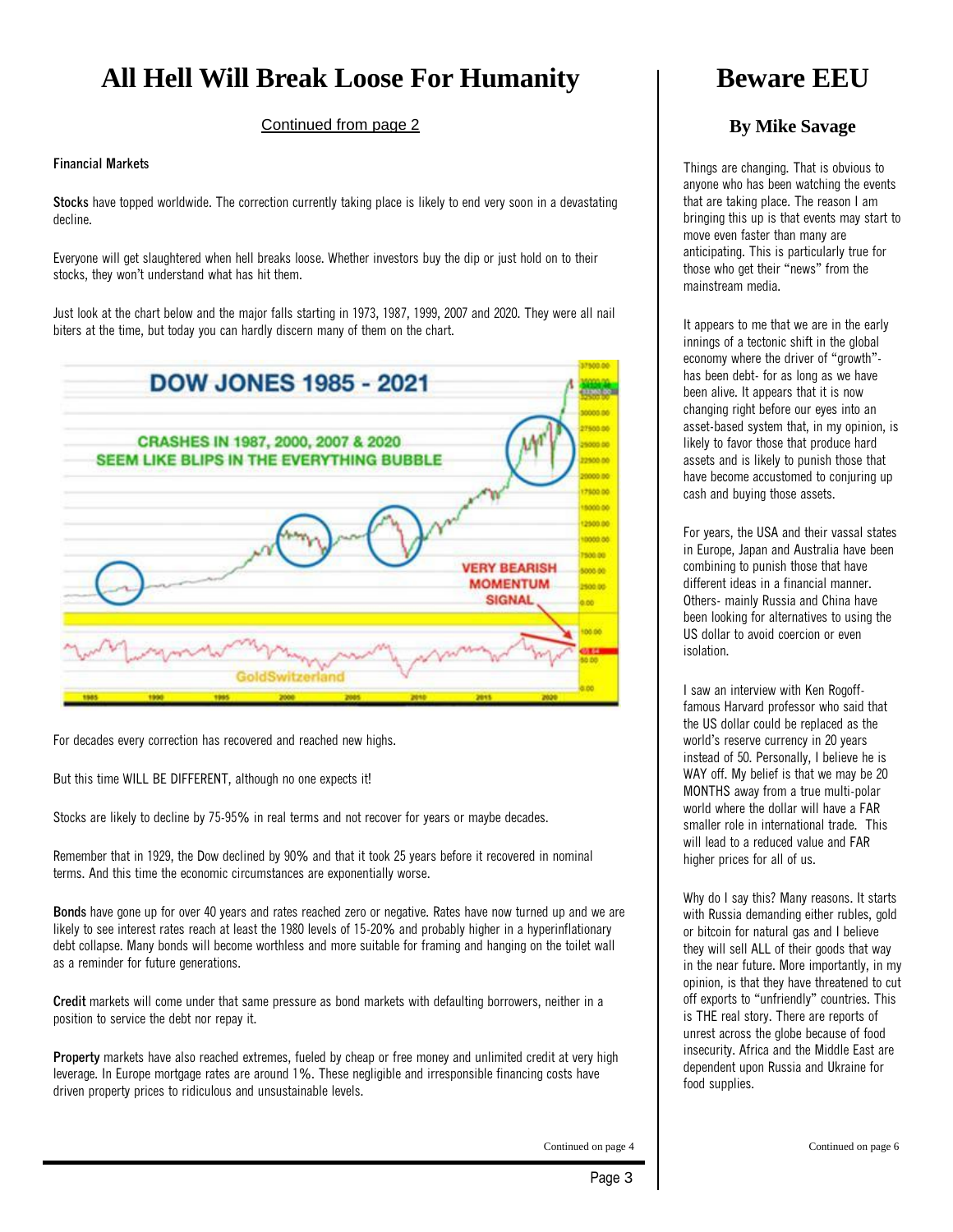### **If You Don't Hold It, Then You Don't Own It**

#### Continued from page 2

That is the great advantage during wartime for physical holders that no one else is counterparty or has to deliver on their obligation to maintain your wealth.

Furthermore, no one else has to even know about your physical metal holdings, and no one tempts to treat your wealth as their own wealth.

2022 has shown that IYDHITYDOI is very much true for companies and countries.

Below we site three recent examples of 'counterparty' risk or wealth being confiscated or held by the counterparty.

In each case, the counterparty risk was unexpected because a fully allocated or segregated bailment was not used.

The list does not limit to physical precious metals. There are many more examples of IYDHITYDOI and as the year is only onethird complete many more instances are sure to show up in 2022.

2022's next lesson regards a different element, uranium. Uranium is the key element in nuclear weapons.

#### **Uranium and Ukraine: The Nuclear Connection**

During 1992 Ukraine inherited thousands of nuclear weapons as USSR collapsed.

Those weapons had been stationed inside Ukraine for decades to ensure NATO never invaded Ukraine and or invaded the USSR.

The deterrent was effective. NATO never came close to invading Ukraine or USSR because the prospect of nuclear war means the death of NATO too.

Thus, the holding of nuclear weapons meant the ownership of security from invasion.

### **All Hell Will Break Loose For Humanity**

#### Continued from page 3

My first mortgage was in the UK. In 1973 the rate went up to 21% in a high inflation environment!

Today, few borrowers could afford an increase to 3%, never mind 10% or 20% like in the 1970s.

As rates rise, it is absolutely certain that the residential and commercial property markets bubble will implode, leading to major defaults, very high vacancy rates and homelessness.

Governments will initially subsidise these markets by endless money printing, but in the end that will fail too as money dies.

**Derivatives** are a major financial nuclear bomb that is likely to be a death knell for financial markets. As I wrote in a recent article **"[Chaos and the triumph of survival](https://goldswitzerland.com/chaos-and-the-triumph-of-survival/)"**, LINK global derivatives, primarily OTC (over the counter), are most likely in the \$2+ quadrillion range.

Every single financial instrument contains a derivative element with massive leverage.

Due to the current volatility in commodity markets, most large commodity trading firms as well as hedge funds are now exposed to margin calls.

For example, many JP Morgan clients are currently under enormous stress in a massively over leveraged market.

So if JP Morgan clients are under stress, this means that JPM and other banks will also be under pressure.

**Remember that this is just the beginning of the crisis with more bad news unravelling on a daily basis.**

**As the derivatives market blows up with counterparties failing, central banks will have to print quadrillions of worthless dollars, paving the way for massive hyperinflation.**

**Banks & Financial System** will clearly be under tremendous pressure initially and eventually totally or partly fail as the above problems unravel.

**Governments and central banks will obviously be powerless in this scenario. The rescue of the system in 2008 was just a temporary stay of execution. Global debt has trebled since early this century from \$100 trillion to \$300 trillion. But remember this is mostly fake money which has created false asset values standing on a foundation of quicksand.**

**All this is now about to collapse.**

#### **NOT JUST AN ECONOMIC & FINANCIAL STORM, BUT ALSO HUMAN HELL**

The coming economic and financial crisis will have devastating effects on the world. Here are a few affected areas:

**Commodity inflation** is guaranteed. For years it has been clear that the long-term commodity cycle was bottoming and a massive surge in commodity prices would start. The cycle had already started to go up well before the Ukraine crisis, but it is fascinating how events fall into place in order to create the perfect storm. I covered some of this in my previous article "**[A Global Monetary & Monetary Inferno of Nuclear](https://goldswitzerland.com/global-monetary-commodity-inferno/)  [Proportions](https://goldswitzerland.com/global-monetary-commodity-inferno/)".**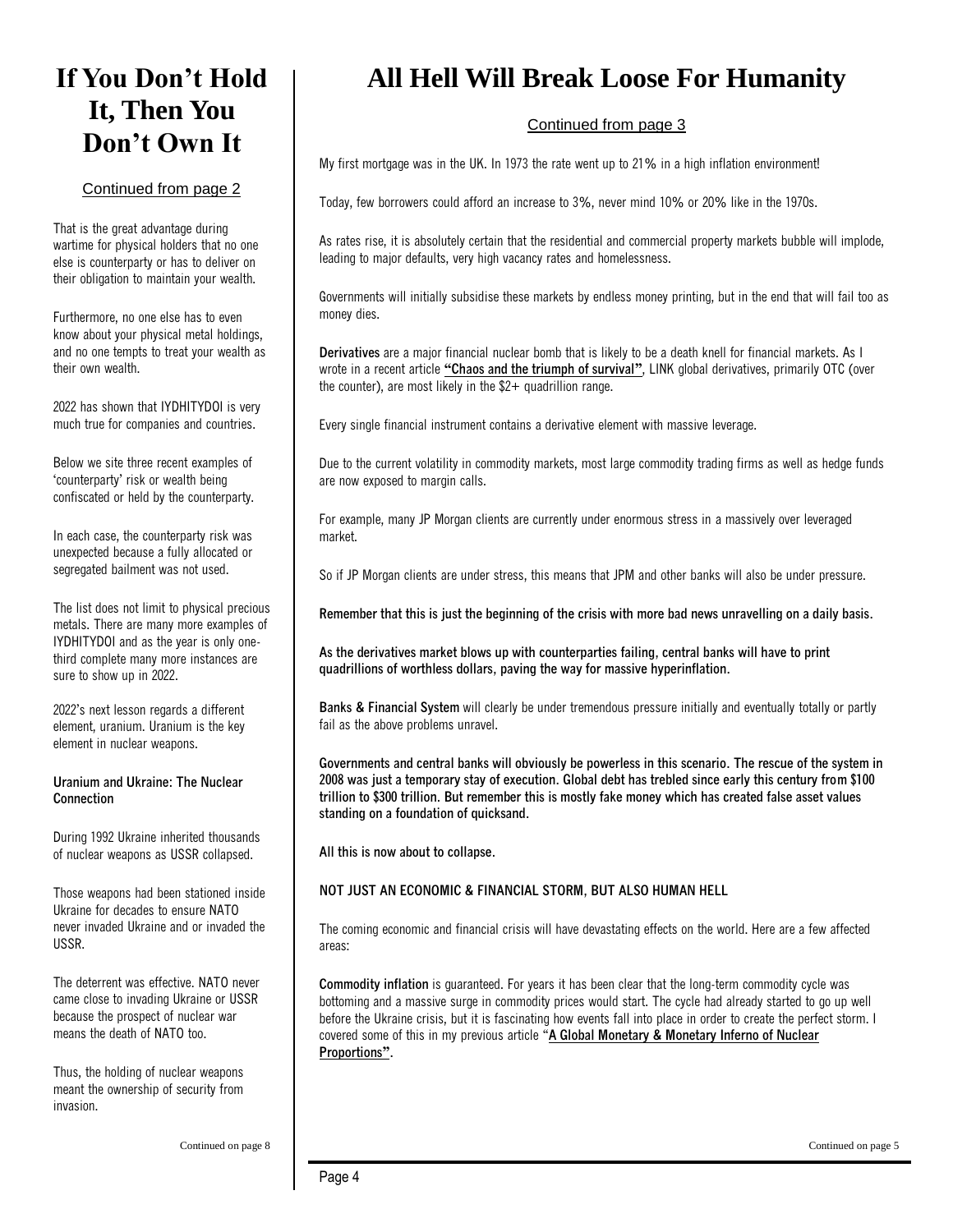### **All Hell Will Break Loose For Humanity**

#### Continued from page 4

**Dollar collapse,** together with most other currencies, is guaranteed. As money printing and inflation rises in an uncontrolled fashion, the dollar will quickly reach its intrinsic value of ZERO. Most currencies will follow but they will take turns.

**Digital money** is likely to be launched in coming years. But I don't think that crypto currencies will play a major role except as a very speculative investment. More important will be [CBDC](https://www.federalreserve.gov/central-bank-digital-currency.htm) (Central Bank Digital Currency) which will be another form of fiat money, but now digital.

As all fiat money, CBDCs will be quickly debased by endless electronic printing.

WEF & Claus Schwab have got more prominence than they deserve. In my view they will lose whatever power they now have as financial asset values and their wealth implode. Thus, I don't believe that their reset will happen or succeed. Governments might try resets but they will fail. The only real reset will be disorderly and as outlined above.

**Unemployment** will increase dramatically as world trade declines and the financial system comes under pressure. Many companies will perish.

**Pension systems** will fail, as the values of pension funds collapse.

**Social security** systems will not function as the governments run out of real money.

**Human Hell** breaking loose will sadly be felt by most people on earth as a consequence of the problems outlined above. And that is without a bigger nuclear war, which obviously would be fatal for the world.

Massive price increases, especially in food and energy combined with shortages, will hit everyone, both developing countries and the industrialised world.

**The consequences of food shortages and economic misery, combined with the failure of governments to function properly, will clearly lead to social unrest in many places, even civil war!**



**BRUEGEL - "THE TRIUMPH OF SURVIVAL"**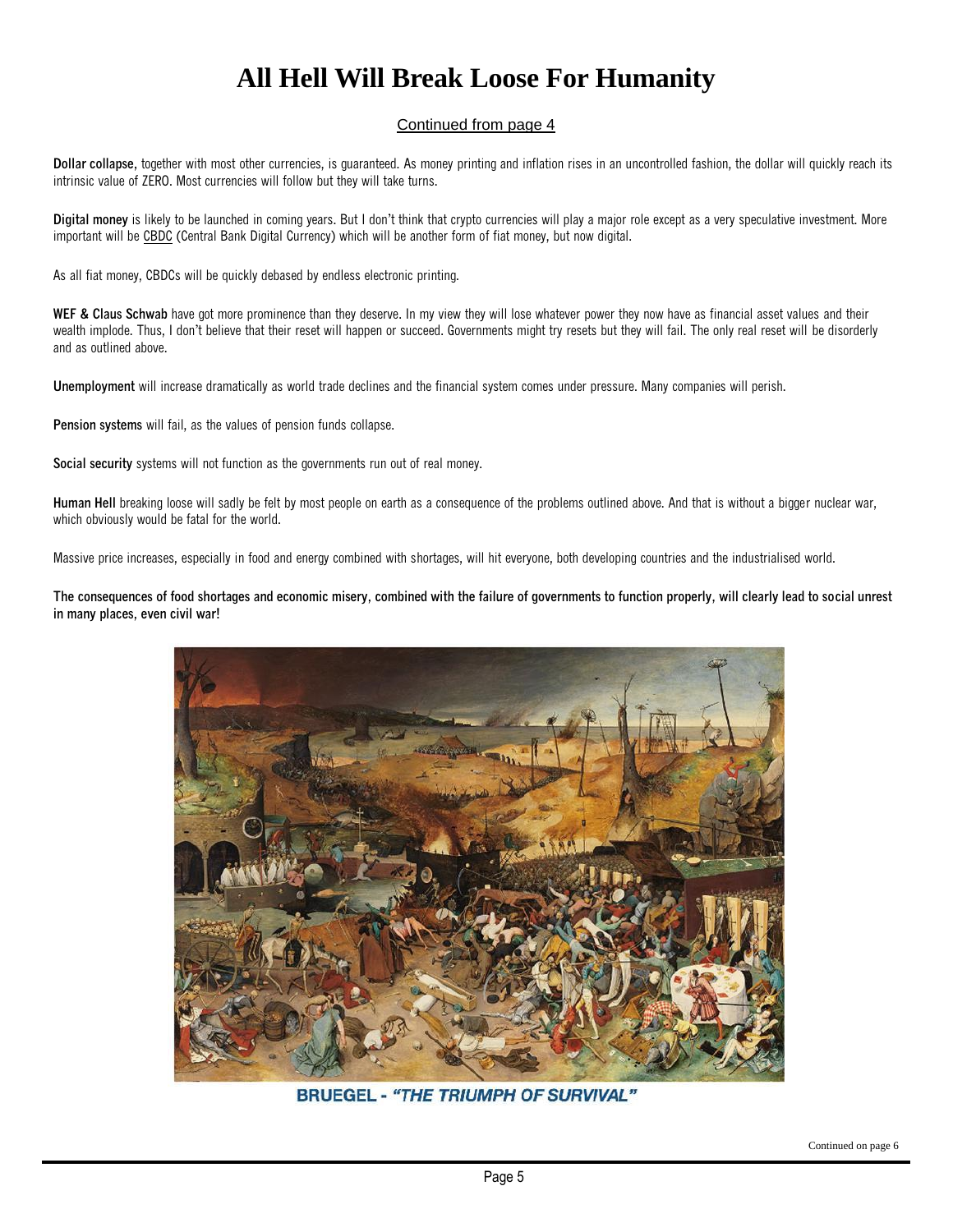### **Beware EEU**

#### Continued from page 3

This suggests to me that the Middle East and Africa are likely going to want to be known in Russia as "Friendly" so they don't get their food supply cut off.

In addition, there is the Eurasian Economic group- led by China and Russia but also includes the Stans which were part of the old Soviet Union. Don't feel bad if you have never heard of the EEG- I didn't either until I saw an interview with Simon Hunt- a commodities expert with ties to China.

In the interview he stated that the final draft for a new trading bloc and regional currency was due by March 31st. He also said that while it appears there is urgency, he does not have a timetable for this new currency to be unveiled but that it would allow trade between all partners and the value of the currency would be derived from the commodities produced by each country with the dominant currency being the Yuan. He also stated that between Russia and China they hold 54,000 TONS of gold.

It appears to me that if I were Saudi Arabia, the UAE or any other commodity producing country I would much rather take in payment a currency that is backed by a physical good rather than the full faith and credit of obviously bankrupt western economies. In addition, I would not be cut off from receiving REAL goods. I may be cut off from billions of dollars from the USA but if I couldn't feed the population what good would it be? Already India is buying Russian oil for Rupees. I also believe they will gravitate towards the new system.

While the mainstream media is doing its best to keep us oblivious to our demise the economic news is continuing to deteriorate at an accelerating pace. Even the made-up numbers are ugly.

US factory orders collapsed the most since the April 2020 collapse. Trucking appears to be collapsing also as FreightWaves CEO Craig Fuller said he believes a freight recession is imminent.

### **All Hell Will Break Loose For Humanity**

#### Continued from page 5

#### **THE WAR IS NOT THE CAUSE BUT A VERY GRAVE CATALYST**

The current financial and economic crisis was neither caused by Covid, nor by what is happening in Ukraine currently.

The current crisis started with the problems in the banking system and the Repo market in Aug-Sep 2019 and then exacerbated by Covid in early 2020.

The origin of the 2019 banking crisis is obviously the debt bonanza since 1971 and especially since 2006.

Also, the problems in commodity, especially food and energy markets, had already started before the war in Ukraine.

**But in a perfect storm, a number of very ugly catalysts will always occur at the worst possible time in order to trigger one worse crisis after the next.**

No one knows how this war will end. The Western world is very badly informed about the state of the war since the media is biased pro West and anti Putin.

But Putin is not likely to give up easily. Therefore, sadly the war will at best be local and protracted, and at worst lead to consequences which I won't speculate on at this point.

#### **WEALTH PRESERVATION AND GOLD**

For over 20 years I have written about the financial and economic problems that are about to hit the world.

Most of the things are happening although I will willingly admit that matters have taken longer than I expected.

The financial system was miraculously saved in 2008 which thus was a rehearsal. What will happen next will definitely be for real.

What I have learnt is that we need to be patient since the end of an era and economic cycle doesn't just happen because you can see all the signs. The process is long and arduous.

Governments and central banks are fighting with all the limited tools they have. But as fiat money has lost 97- 99% of its value since 1971, this next time the current monetary system will die like it always has throughout history.

We have invested in and recommended physical gold since early 2002. At the time it was \$300. So at \$1,920, [gold is up 6.4X](https://goldswitzerland.com/charts/gold-price/) since then which is better than most asset classes.

But we never bought gold purely for investment purposes, but primarily to preserve wealth. Still, it has been a very good investment for the last 20 years.

As the graph below shows, gold is today is as unloved and undervalued as it was in 1971 at \$35 or in 2000 at \$290.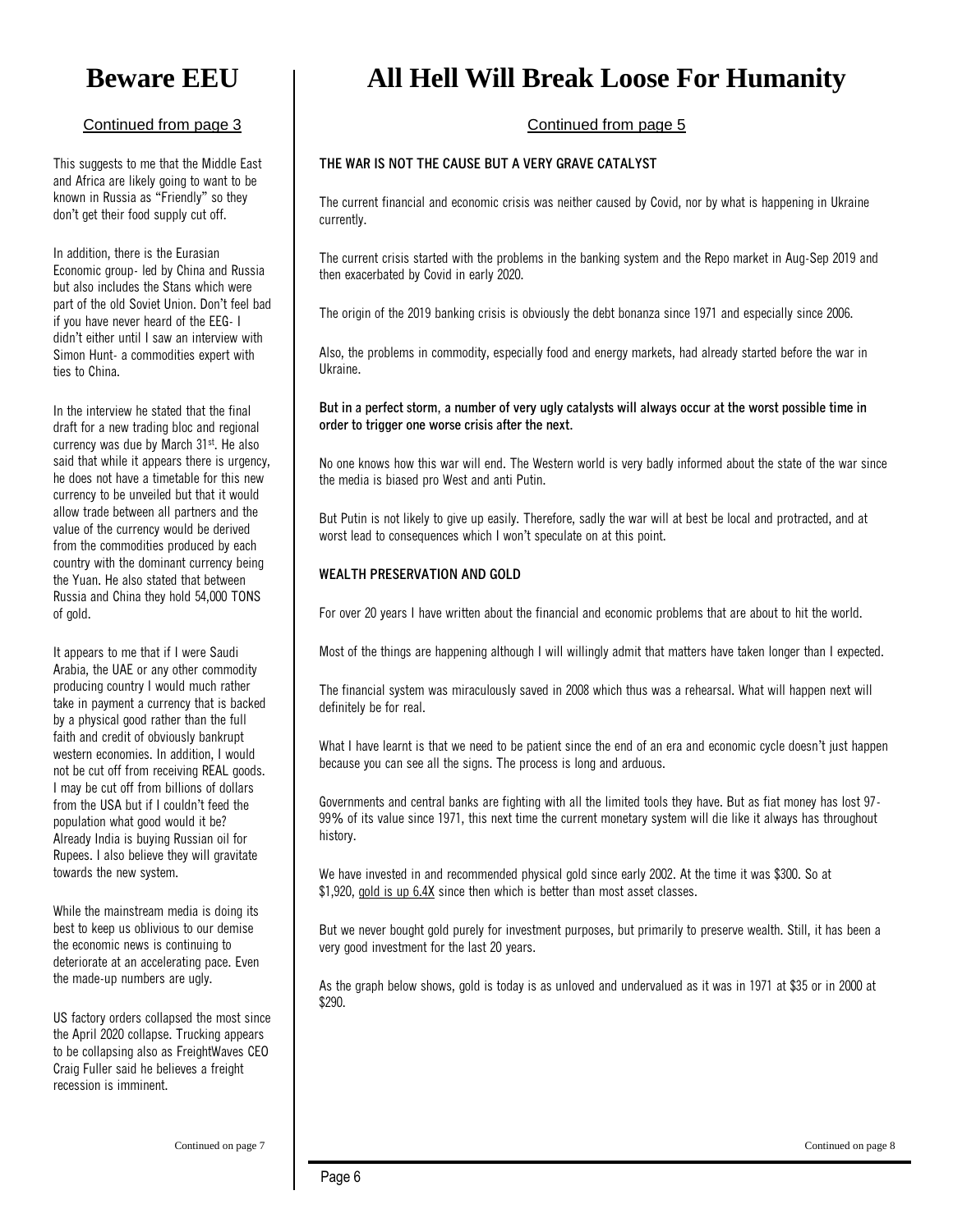### **Beware EEU**

#### Continued from page 6

That would make sense since the last report I saw said that retail foot traffic was down 4% year over year.

We have a central bank conjuring up cash in the trillions, an economy in freefall, we have offshored most of our well-paying jobs and there is NO CHANCE of ever paying off our debts that we have run up in the past 50 years with the currency retaining even a fraction of its value.

You can bet that those around the globe are aware of all these facts. That may be why Saudi Arabia and the UAE are deaf when Joe Biden calls but are more than willing to meet with Putin and Xi.

I don't write these articles to frighten- but to enlighten. We all better be aware of the precarious situation our "leaders" have placed us in. The founding fathers would be horrified if they saw what this great nation has been denigrated into.

Those warning of global food shortages coming soon:

Joe Biden, Emanuel Macron (France), Germany (food prices likely to rise 20-50%) Spain and Greece have already started rationing food, Blackrock and the UN are both warning of "Famine".

While many may blame it on Russia and Ukraine you can add in the terrible winter wheat harvests in China and the USA, the weather-related bad coffee crops in Brazil and locusts in the Middle East and Africa. There are also warnings of a possible new dustbowl in the Midwest- just like during the last great depression. History doesn't always repeat itself, but it often rhymes.

Personally, I prefer currencies that are in countries that produce hard assets like Canada, Australia, etc. and the hard assets themselves or the companies that produce REAL stuff. They benefit as input costs rise because they produce the inputs.

I really hope that everyone who reads this takes this to heart. The investments that have "worked" in the past are likely to be the worst performing asset classes going forward- at least for the next few years and if you are still in traditional assets, you are likely to be VERY disappointed in the near future.

#### Be Prepared!

Any opinions are those of Mike Savage and not necessarily of those of RJFS or Raymond James. Expressions of opinion are as of this date and are subject to change without notice. The information in this report does not purport to be a complete description of securities, markets or developments referred to in this material. The information has been obtained from sources deemed to be reliable but we do not guarantee that the foregoing material is accurate or complete. Any information is not a complete summary or statement of all available data necessary for making an investment decision and does not constitute a recommendation. There is no guarantee that these statements, opinions or forecasts provided herein will prove to be correct.

Commodities are generally considered speculative because of the significant potential for investment loss. Commodities are volatile investments and should only be a small part of a diversified portfolio. There may be sharp price fluctuations even during periods when prices are overall rising.

Precious Metals, including gold, are subject to special risks including but not limited to: price may be subject to wide fluctuation, the market is relatively limited, the sources are concentrated in countries that have the potential for instability and the market is unregulated.

Diversification does not ensure gains nor protect against loss. Companies mentioned are being provided for information purposes only and is not a complete description, nor is it a recommendation. Investing involves risk regardless of strategy.

Article by: [Mike Savage](https://www.gold-eagle.com/authors/mike-savage) April 8, 2022